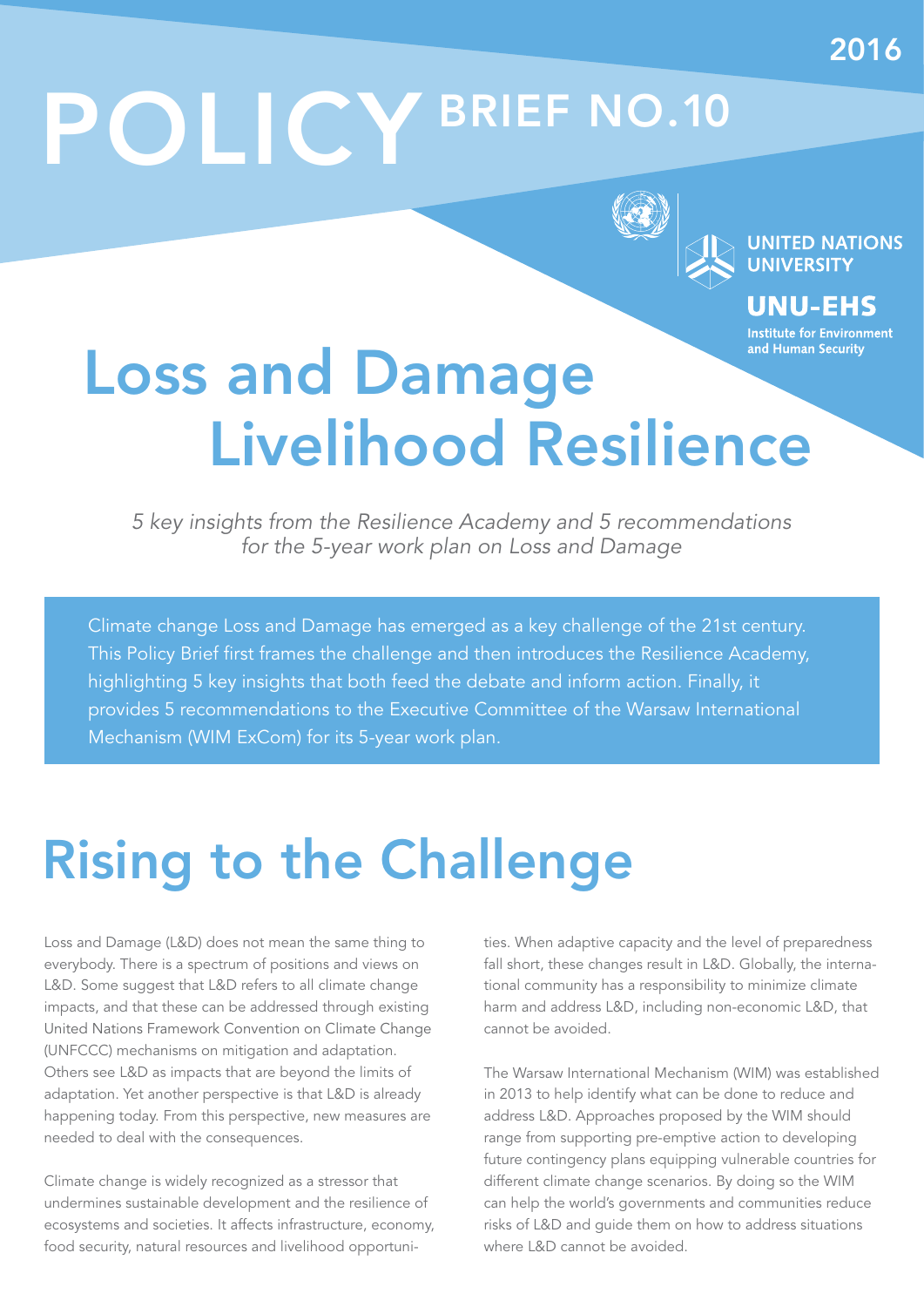

# Who we are

Since 2013, the Resilience Academy has brought together academics, practitioners, policy analysts and journalists to discuss livelihood resilience and L&D in the face of extreme weather events and slow-onset climatic changes. Participants come from 29 countries, with a balance between the global north and south. The group has a wide range of institutional affiliations, including universities, international organizations, NGOs, think tanks, donors and government institutions. The 2015-2016 cohort of the academy identified key questions and gaps, opportunities for action and critical steps forward on L&D over the next five years.

#### PLEDGE OF THE RESILIENCE ACADEMY MEMBERS

"We will continue to do research that enhances understanding of Loss and Damage and that informs policy to avert, minimize and address it. Our work will be people-centred and relevant to vulnerable people. We will seek active engagement with the UNFCCC, WIM, the ExCom and wider research and practice community to make sure our work is as effective as possible at serving the goal of reducing Loss and Damage."

Florano – University of the Philippines, Emilia Yustiningrum – Griffith University, Emily Boyd – Lund University, Erin Derrington – Eco-Management and Design Services, Erin Roberts – King's College, Golam Rabbani – Bangladesh Center for Advanced Studies, Hafijul Islam Khan – Centre For Climate Justice-Bangladesh, Ina Islam – International Centre for Climate Change and Development (ICCCAD), Istiakh Ahmed – ICCCAD, Jack Bolland – Climate Action Network Convention on Climate Change (UNFCCC), Laura Schäfer – UNU-EHS, Laurens Nijzink – independent researcher and journalist, Nandan Mukherjee – University of Dundee, Nimisha Jha – Asian Cities and Climate Change Resilience Network, Olivia Serdeczny – Climate Analytics, Rachel James – University of Oxford, – University of Namur, Saleemul Huq - ICCCAD, Sonja Ayeb-Karlsson – UNU-EHS, Sönke Kreft – Germanwatch, Susanne Schwan – Deutsche Gesellschaft für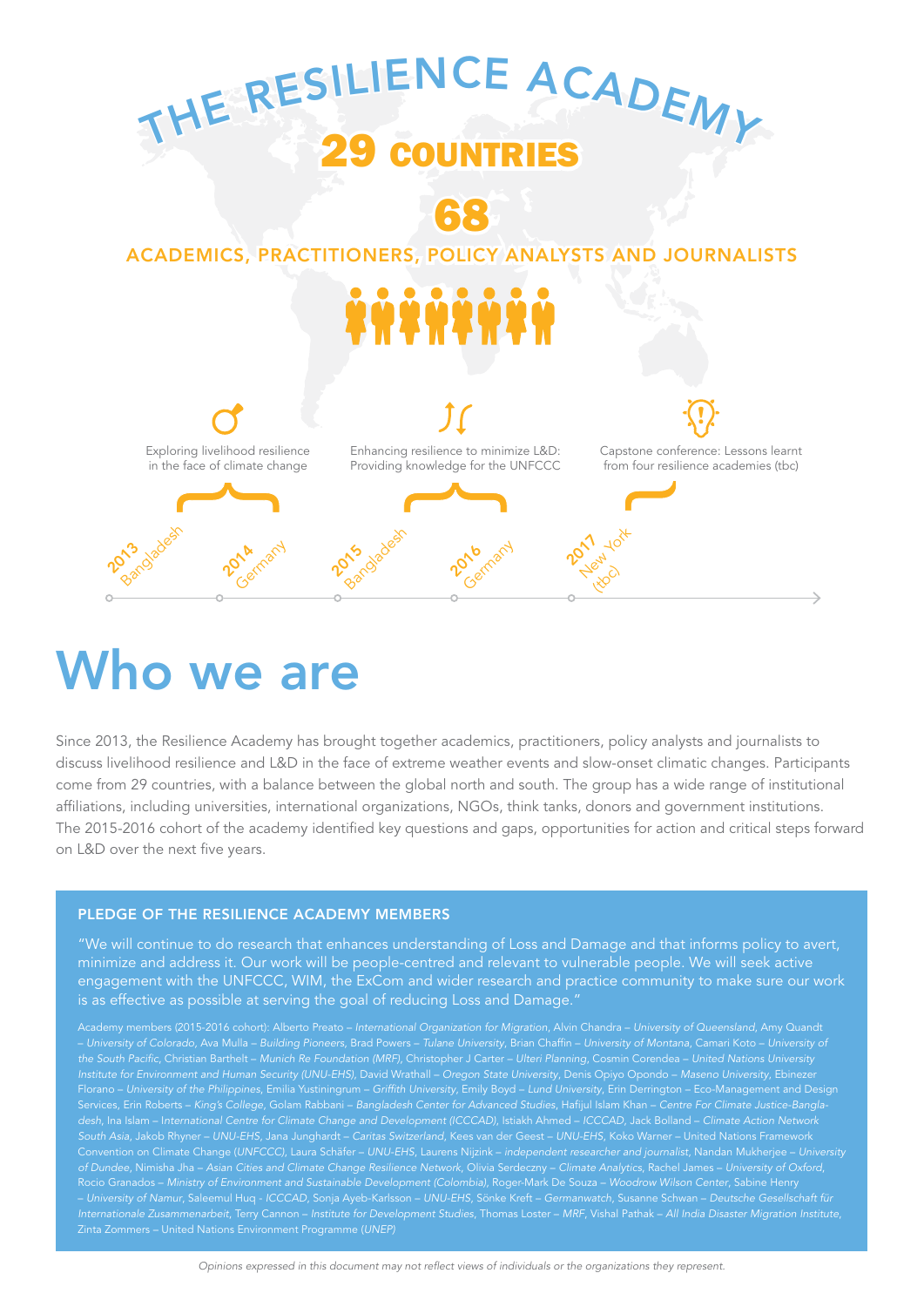# 5 KEY INSIGHTS FROM THE ACADEMY

Over the past four years members of the Resilience Academy have conducted extensive research on the impacts of climatic stressors in vulnerable countries. This body of research has generated insights that feed the L&D dialogue and inform action plans in the context of the Paris Agreement. Key insights of the Resilience Academy that have strong policy implications are summarized here.

**1 • Enhance livelihood resilience to minimize Loss<br>
<b>2 • and Damage:** Resilience thinking can play an<br>
important role in reducing climate harm, but this<br>
requires a critical treatment of the concept to inform and Damage: Resilience thinking can play an important role in reducing climate harm, but this requires a critical treatment of the concept to inform policy. Not all resilience is beneficial as there is also harmful resilience which keeps people in undesirable situations. To minimize L&D, policy interventions must promote beneficial resilience that protects people from falling out of their current livelihood when confronted with impacts of climate change. Conversely, policy interventions must combat harmful resilience that prevents people from transitioning to more sustainable and less risky livelihood systems.

**2** Do not ignore the role of Loss and Damage to ecosystem services: Studies of L&D to date have focused primarily on human systems and tended to overlook the mediating role of ecosystems and the services ecosystems provide to society. Yet, by impacting food production, health and water supply, climate-induced L&D to ecosystems services will affect people's lives and livelihoods. Mitigating damage to ecosystems will help reduce L&D to human well-being.

**3** Enhance understanding of social and cultural constraints to adaptation disaster preparedness: Early warning systems which seem to function well from a technical point of view often fail at saving lives and protecting livelihoods due to social and cultural constraints. A deeper understanding of religious beliefs, traditional practices, social mechanisms of exclusion, gender roles and perceptions of risks and uncertainty are crucial to support vulnerable populations living with disaster risks.

**Identify ways to avoid erosive coping: Coping** means 'to deal successfully with something difficult'. However, in practice, the coping strategies that people adopt to adress the impacts of climatic events are not always successful. Erosive coping refers to coping measures that undermine people's livelihoods in the longer term. Examples include taking out loans with high interest rates, livelihood activities that degrade natural resources and taking children out of school to work. People are often forced to adopt erosive coping measures when they have run out of other options. Indirect L&D associated with erosive coping will be minimized if people who are affected by climatic events receive the right support at the right moment.

**5** Engage with islands states or other vulnerable constituents as champions of action: While the most vulnerable countries are highly exposed to climatic stressors, many are also champions of resilience whose experiences can inform other countries that are currently less vulnerable. Actors on low-lying small island states, for example, have unique knowledge, skills, experiences and social systems that can benefit coastal countries around the world. WIM must provide a platform for vulnerable countries that aims at gathering their perspectives on L&D and actions to avoid it. The platform must be a place to build capacity and share knowledge and experiences about how to best avoid and manage L&D.